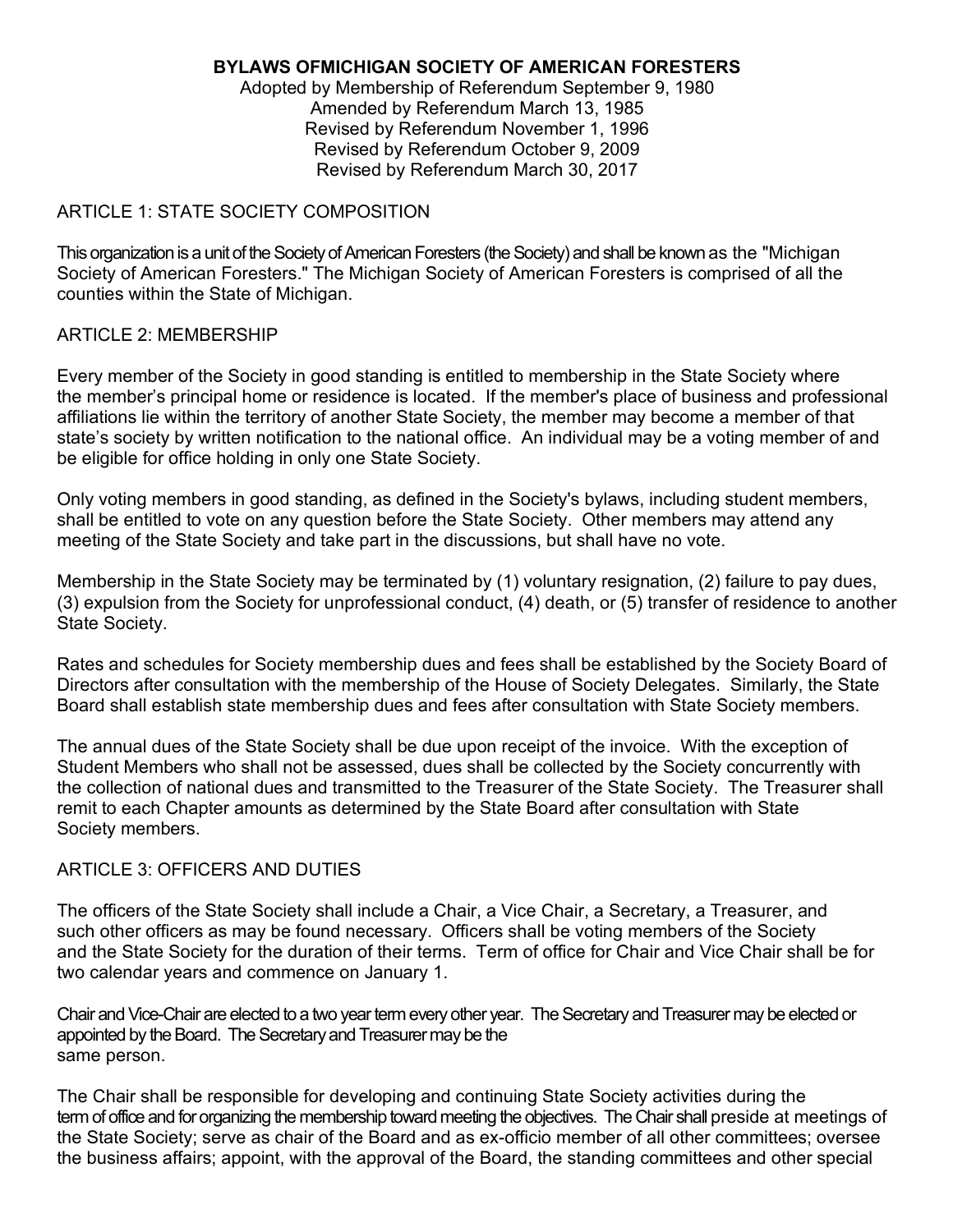committees; act as the official delegate to the House of Society Delegates; and perform other duties commonly expected of the office.

The Vice-Chair shall assist the chair in conducting the affairs of the society. In the absence of the Chair, the Vice Chair shall perform all duties required of the Chair.

The Secretary shall conduct State Society elections and referendums; keep minutes of State Society meetings; announce meetings; compile meeting agendas and informational materials;and maintain records of the organization. The Secretary or another officer as described by the Board shall also conduct all State Society elections and referendums which are not conducted by the national office of the Society.

The Treasurer shall be a custodian of the State Society's accounting records and accounts; receive and deposit all moneys and disburse all moneys authorized by the State Board. Annually and at other times when requested, the Treasurer shall furnish a report of the State Society's financial status including an income and expense statement for the year's operations and a balance sheet.

The State Board may conduct special elections if necessary to fill Chair, Vice-Chair, Secretary and/or Treasurer positions if vacated before the term expires.

## ARTICLE 4: ELECTIONS

Nominations made by the Nominating Committee (see Article 5) shall be transmitted to the Chair with a copy to the Secretary. Nominations by the membership at large shall be included on the ballot. Election of officers shall be by ballot.

Elections may be conducted by electronic or paper ballot. A provision will be made for those members who are not connected to the internet so they are able to vote when an electronic ballot is used. The Secretary shall request from the national office a list of members not receiving an electronic ballot and send those members a paper ballot.

The outcome of all elections shall be determined by a plurality or simple majority of those voting. In the case of a tie vote, a run-off election shall be held within one month. The Executive Committee (see Article 5) shall promptly certify the results of the election to the State Board and all candidates for office. The membership shall be informed of the election results as soon as possible.

### ARTICLE 5: BOARD AND COMMITTEES

STATE SOCIETY BOARD. The State Society board (herein the State Board) shall consist of the Executive Committee, chapter chairs and other committee member chairs. Additional at-large members, appointed by the Chair with approval of the State Board, may also be included. The State Board shall give general supervision to the affairs and interests of the State Society and its contacts with the national Society; shall control the expenditure ofall funds;and approve the place, date and program of all meetings. The State Board shall approve or disapprove proposed appointments by the Chair; advise the Chair on all matters which the Chair presents to the committee; and act for the State Society on urgent matters which require immediate action between State Society meetings. Committee business may be transacted by electronic or mail ballot but at least one committee meeting shall be held annually. The Executive Committee shall fill by appointment the unexpired term of any Board member.

The State Board shall oversee the following functions of the MSAF, as needed. Ad hoc committees, chairpersons, appointees, or other structures may be formed to address specific functions. Board functions are not limited to these listed.

A. Nominations and Ballot Counting. The board or its committee shall nominate from eligible State Society members at least two candidates for each elective office, obtain agreement to serve ifelected from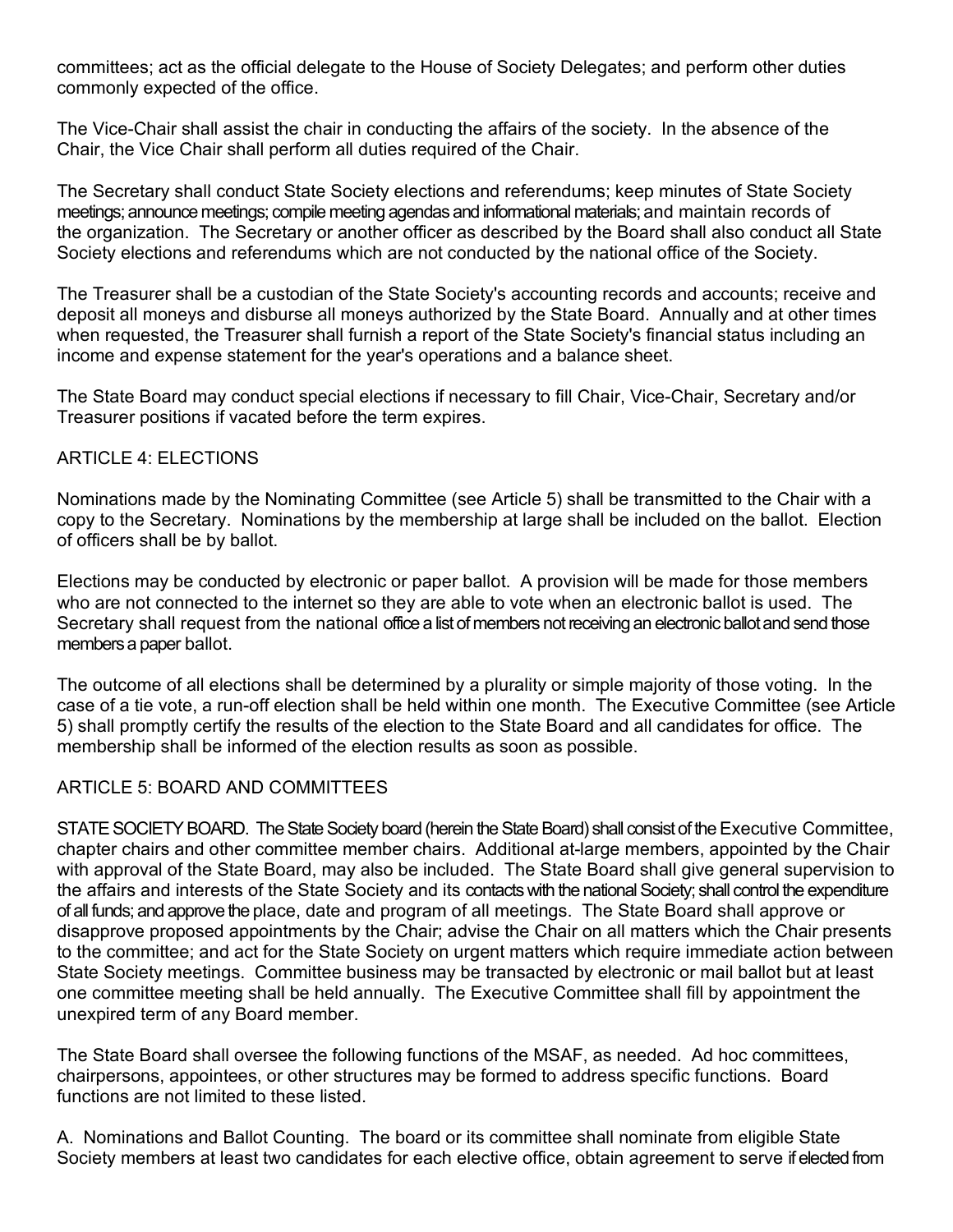each nominee, and send the nominations and agreements to serve to the Secretary or other designated officer. If, for any reason, a nominee is found by the Secretary to be ineligible, the board or its committee shall provide another nomination in a timely manner for the election period. The board or its committee shall assemble at the time and manner set by the Secretary to count ballots and shall certify the results of elections to the Chair and board.

B. Finances. The board or its committee, the State Society Treasurer, and Chapter Treasurers shall act to provide continuity in terms of financial matters for State Society. The board or its committee shall annually review the State Society budget and financial records. Annual budgets and financial reports shall be voted upon by the board. Formal audits conducted by an individual or business external to the State Board shall be requested as needed.

C. Education Fund. The board or its committee shall secure donations for raffles, with proceeds distributed according to the board's direction. The board shall considerand/ordevelop funding proposals and will fund projects from the Education Fund.

D. Policy. The board or its committee shall identify policy issues and determine and implement appropriate actions, consistent with National SAF policies, such as drafting letters, formulating position statements, making recommendations for action, and other tools to represent the interests of forestry and the State Society. The board or its committee shall work with other organizations where appropriate. It shall be responsible for reviewing forest policies, forest policy issues, and position statements referred to or originating with the State Society. The board shall be responsible for internal and external dissemination of State Society position statements.

E. Communications. The board or its committee shall work with all aspects of State Society communications needs, including such duties as news coverage for all activities of the State Society, distribution of State Society policies and position statements, communications efforts within the State Society and with other organizations, outreach to various publics, and shall maintain the State Society's website.

F. Awards. The board or its committee shall identify and recommend eligible candidates who may receive the various State or National Society awards.

G. Science and Technology. The board or its committee shall identify science and technology needs as necessary. The needs shall be acted upon in coordination with the National SAF, its Working Groups, its Science and Technology board, and interested partners both within and outside SAF units.

H. Continuing Forestry Education. The board shall appoint a coordinator to assist in determining SAF Continuing Forestry Education credits for conferences and events both within and without SAF units, and for requirements associated with the SAF Certified Forester program.

EXECUTIVE COMMITTEE. The Executive Committee shall consist of the Chair, Vice Chair, Secretary and Treasurer of the State Society. The Chair acts as chair of the committee. The Executive Committee shall be designated to handle essential business of the Society as delegated by the State Board. The Executive Committee shall promptly notify the State Board and/or membership, as appropriate, of any actions taken. Any actions taken by the Executive Committee shall be subject to review by the State Board or the membership as a whole, as appropriate.

NOMINATING COMMITTEE. This committee shall nominate from eligible State Society members at least two candidates for each elective office, obtain agreement to serve if elected from each nominee, and send the nominations and agreements to serve to the Secretary or other officer.

SPECIAL COMMITTEES, and other appointments authorized by the Board, shall be appointed by the Chair. Coordinators and Committees may be appointed to serve functions necessary to the support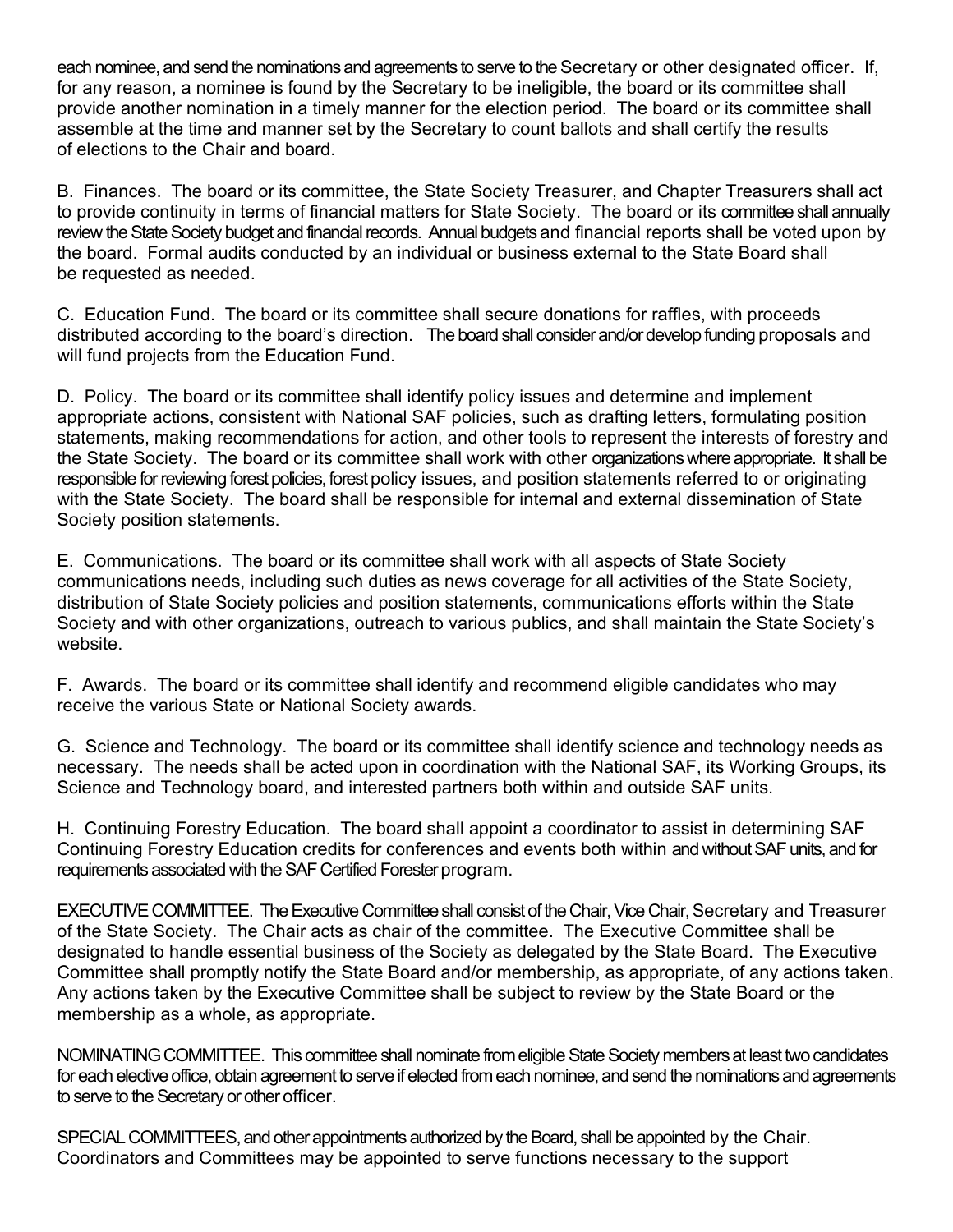society functions, such as: Communication, Policy, Science/Technology, Auditing, Finance, Continuing Forestry Education, and Membership; the Michigan Forester Editor; and/or the Awards Chair. Each officer shall serve a two-yearterm with an option to renew. Coordinators or Committee Chairs serve on the State Board.

Other appointments may include liaisons to universities, colleges, other educational, professional, natural resource or conservation groups their boards, committees or work groups.

# ARTICLE 6: STATE CHAPTER

CHAPTERS. A Chapter within the State Society may be authorized by the Board upon written petition of 15 or more voting members resident in an area where a strong local organization may be effected. The boundaries of a Chapter shall be established by the Board. Where a viable Chapter can be sustained only by including members from both sides of a state boundary, the Chapter shall be affiliated with the State Society where a majority of the Chapter members reside.

A Chapter shall hold at least one meeting each year to retain its authorization and be governed by a set of officers as described for the Michigan Society or affiliated State Society.

The authorization for a Chapter may be rescinded by the Board.

Chapters may adopt bylaws subject to the approval of the Board, provided that no part thereof shall conflict with the bylaws of the Society.

A Chapter shall report promptly to the State Society Chair the election of Chapter officers, the adoption of Chapter bylaws and amendments thereto, and shall report at least once a year on the activities of the Chapter. Actions or recommendations of a Chapter on Society affairs will be transmitted to the State Society for recommendation to the Council.

The State Society is authorized to appropriate funds to the Chapter for the conduct of its business.

STUDENT CHAPTERS. A Student Chapter may be authorized within the Michigan Society by the Board upon written petition at an institution designated as SAF-accredited or as a candidate institution for accreditation or an SAF-recognized forest technician training program.

Student Chapters shall be composed of Student Members and other interested students. Student Chapter officers shall be elected according to the student chapter bylaws.

Student Chapter officers shall be students or graduate students who are members of the Society.

# ARTICLE 7: MEETINGS

At least one business meeting consisting of no less than five percent of the voting membership shall be held during the year to consider business of sufficient importance to require careful consideration by the membership at large.

Other meetings as needed shall be scheduled by the Chair, with the approval of the Board, and may be open to friends of members and other interested persons for the exchange of ideas on subjects of interest to the profession of forestry.

Important business matters that cannot be delayed until the next business meeting may be submitted to the voting membership by electronic or paper ballot.

ARTICLE 8: RECALL